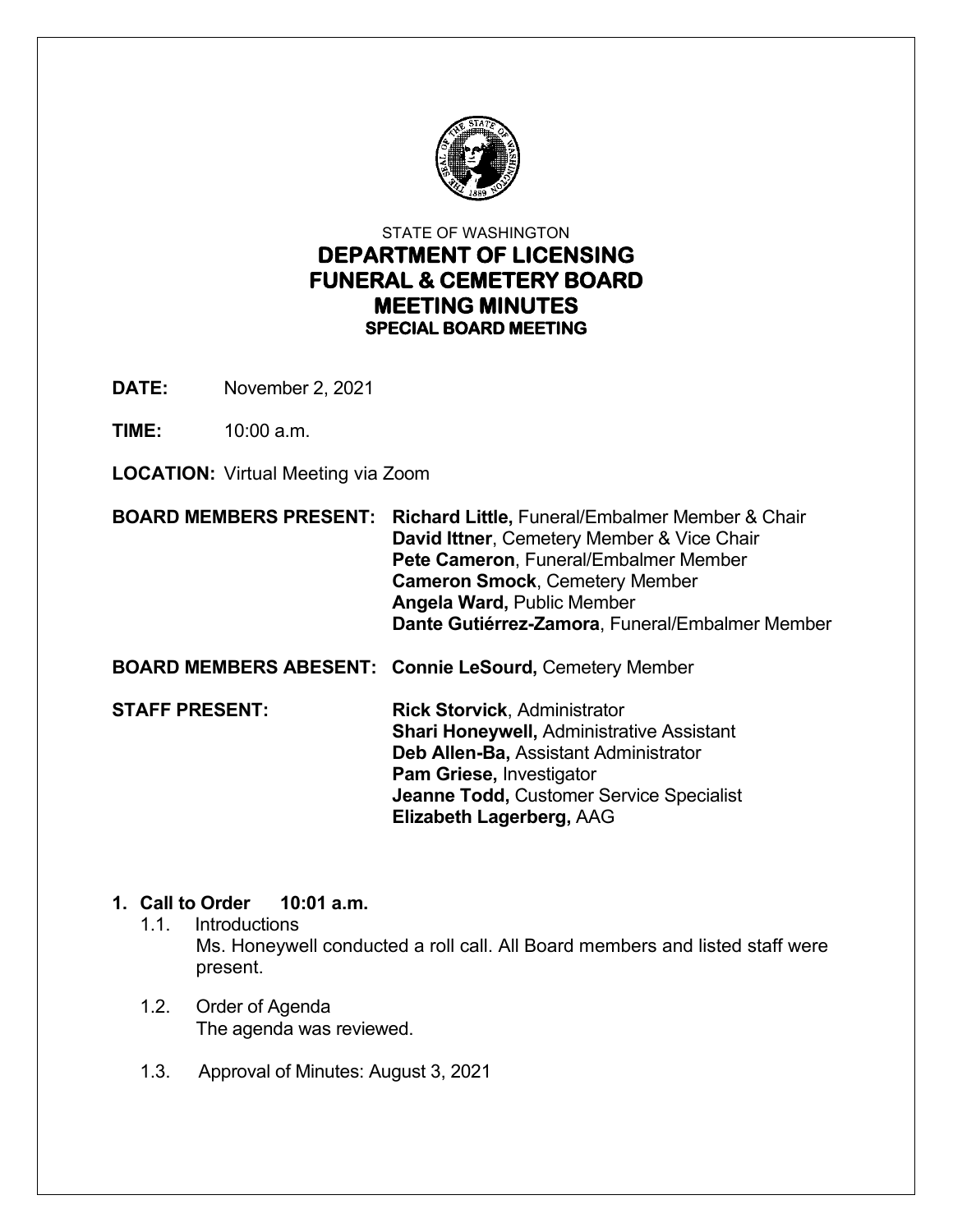MOTION: Mr. Smock made a **MOTION** to approve the minutes, Mr. Ittner seconded, and it passed.

- 1.4. Review Communications
	- 1.4.1. Joelle Brouner

Mr. Storvick told the board that Mr. Little was contacted by an individual regarding right to control laws. Mr. Little advised them the board is not involved in setting laws, but individuals can lobby the legislature for changes.

## **2. New Business**

2.1. Meeting Schedule for 2022

Ms. Honeywell shared proposed dates with the Board. The board decided to go with the dates proposed which are February 1, 2022, May 3, 2022, August 2, 2022, and November 1, 2022. The meetings will be held at 10 am and will continue to be virtual through Microsoft Teams until further notice.

2.2. ICFSEB 118th Annual Meeting

The board would like Ms. LeSourd to attend the meeting as the board representative. Mr. Little will be an attendance as well.

2.3. Tacoma Mausoleum Request

Tacoma Mausoleum sent in a request to withdraw money from their endowment fund. Staff and Mr. Ittner did an evaluation of the request to withdrawal \$26,809.21 and after their reviews, found the request to be appropriate.

Mr. Smock made a MOTION that the Board does not have any objection to the request by Tacoma Mausoleum to withdraw \$26,809.21 for needed repairs. Mr. Cameron seconded the MOTION, and it passed.

Mr. Smock, Mr. Ittner and Ms. LeSourd will form a committee on Endowment Care Fund practices.

#### 2.4. Complaint processing

Mr. Storvick suggested to the board that a committee needs to be formed regarding the complaint process and review delegations. Standard practice for complaints needs to be reviewed and possibly updated.

Mr. Cameron, Mr. Little and Mr. Gutiérrez-Zamora will form the complaint process committee.

2.5. Columbia Memorial Gardens Audit Closeout

Mr. Storvick provided an update on Columbia Memorial Gardens audit. Ms. Griese did an in-person audit in July 2021 for four days. She found the following shortage of funds: endowment care \$1,500, prearrangement/trust fund \$88,000, stored merchandise \$62,000, total \$151,661. Staff suggested the Board may need to work with the new owners to replenish the missing funds.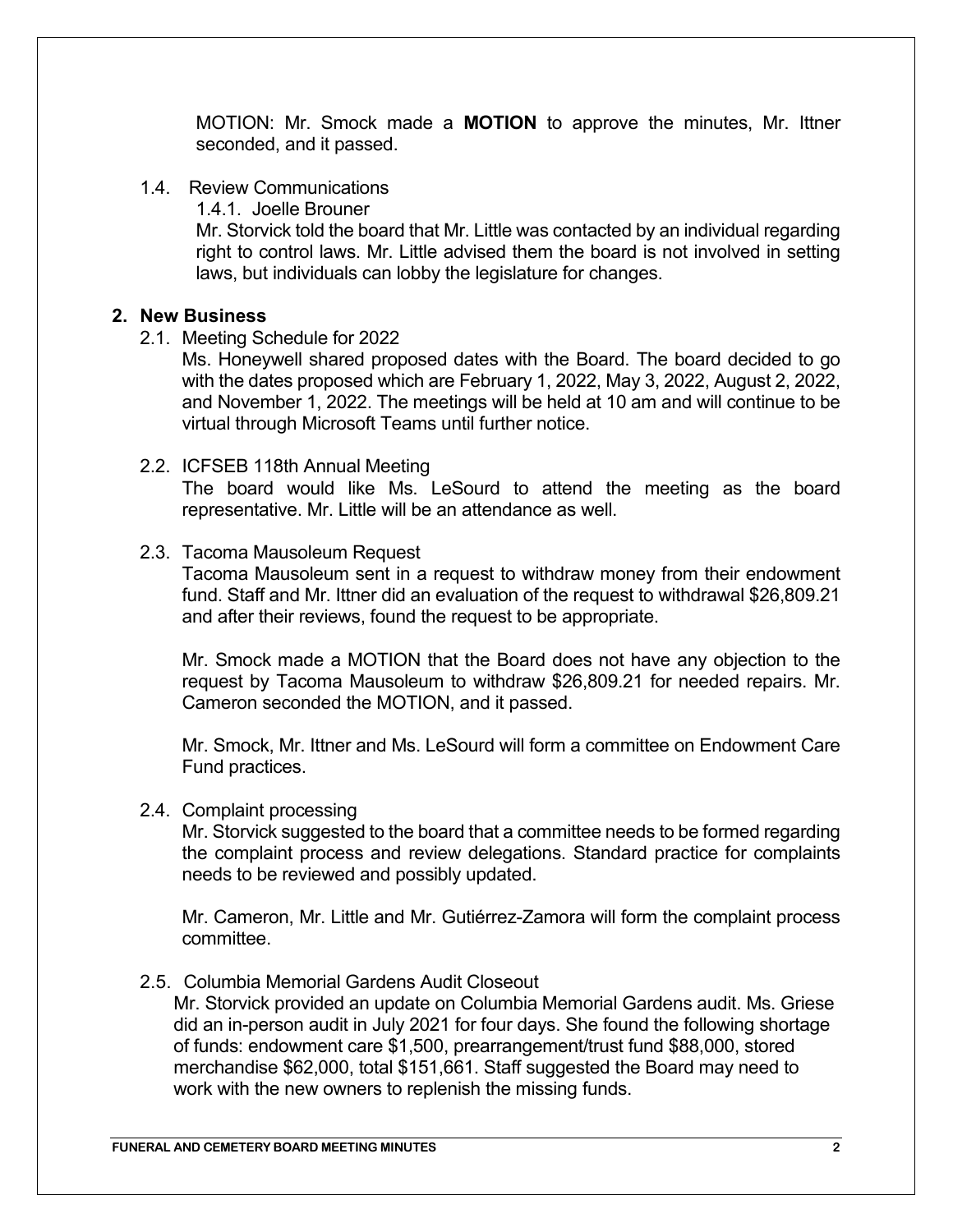**MOTION:** Mr. Smock made a MOTION to approve the audit report of Columbia Memorial Gardens with the outcome being the shortfall equals \$151,661.50. Mr. Ittner seconded the MOTION, and it passed.

Action: Ms. Lagerberg suggested meeting with the new owner's attorney.

## **3. Old Business**

3.1. COVID-19 Update

Mr. Storvick and Ms. Griese provided a COVID update. Employers can mandate vaccines and masks are required indoors. Masks are required outside when 500 or more are gathered.

3.2. Review Master Action Items List Ms. Honeywell updated on the action items.

## **4. Complaint Cases for Review\***

4.1. 2019-11-10029-00FDE (LeSourd)

The complainant filed a complaint for being charged more than the prearrangement contract stated. The complainant also stated the family was not allowed to pick up their urn until the total was paid. Remedial counseling was recommended and completed.

The case manager recommended the case be closed with no further action.

MOTION: Mr. Gutiérrez-Zamora made a MOTION to accept the case manager's recommendation for closure, Mr. Smock seconded the MOTION, and it passed.

4.2. 2020-01-0031-00CEM (Ittner)

The complainant filed a complaint with the board due to not receiving a full refund. The facts were the complainant referenced a funeral law that does not apply to cemetery prearrangements and the respondent handled the transaction appropriately.

The case manager recommended the case be closed with no further action.

MOTION: Mr. Smock made a MOTION to accept the case manager's recommendation for closure, Mr. Cameron seconded the MOTION, and it passed.

## 4.3. 2020-02-0108-00FDE (LeSourd)

The complainant filed a complaint that remains were released to the wrong next of kin. The facts were that the accused party represented herself to the funeral home as his wire. Washington State law does not require that a funeral home verify.

The case manager recommended the case be closed with no further action.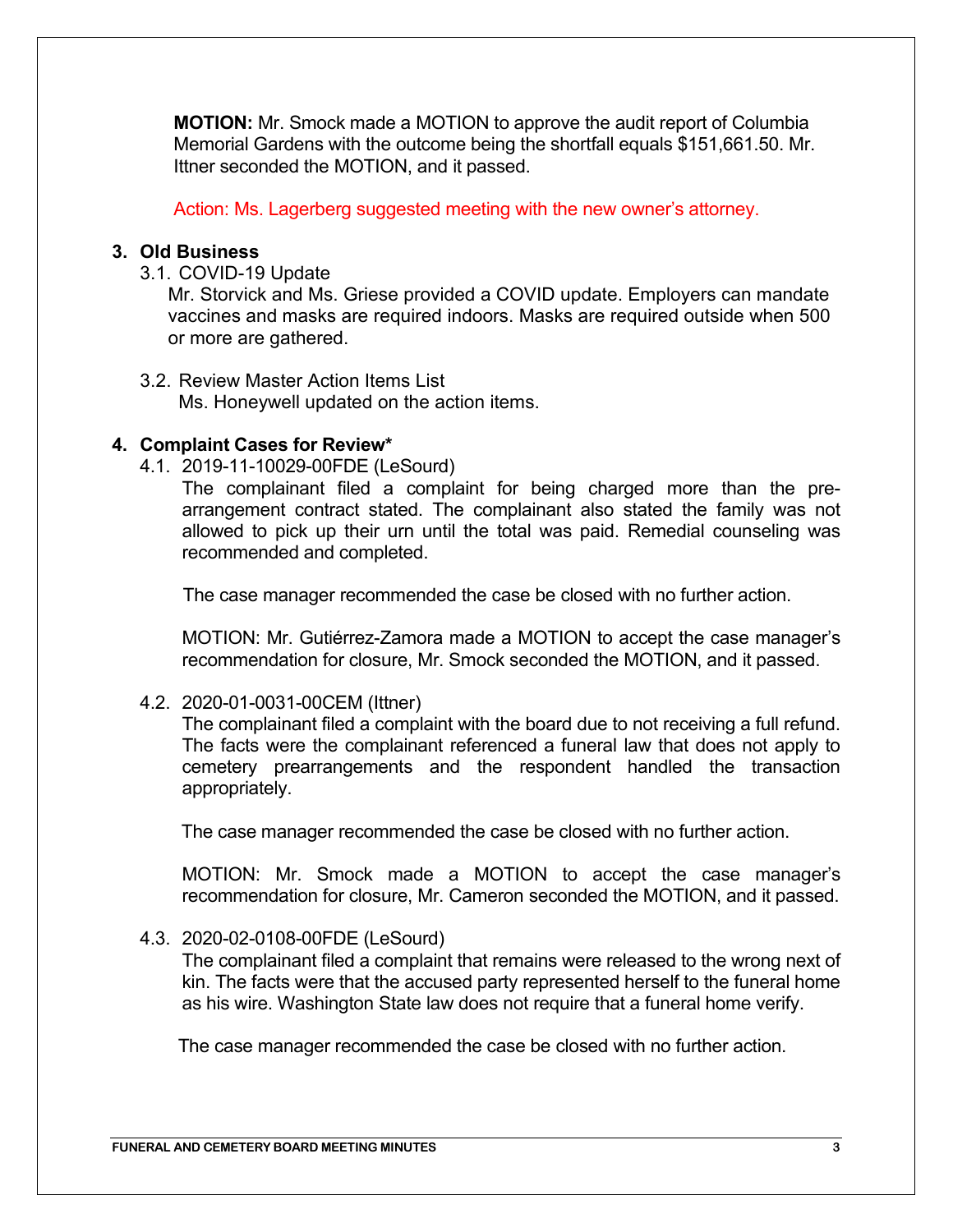MOTION: Mr. Gutiérrez-Zamora made a MOTION to accept the case manager's recommendation for closure, Mr. Cameron seconded the MOTION, and it passed.

## 4.4. 2020-07-0456-00CEM (Ittner)

The complainant filed a complaint against the respondent due to poor customer service and made mistakes on a death certificate. The complaint was not happy with the package purchased. The facts were the complaint purchased the minimum cremation package. The errors to the death certificate were corrected. The Funeral Director involved was terminated and is no longer licensed and the complainant was refunded.

The case manager recommended the case be closed with no further action.

MOTION: Mr. Smock made a MOTION to accept the case manager's recommendation for closure, Mr. Gutiérrez-Zamora seconded the MOTION, and it passed.

4.5. 2020-10-12555-00FDE (Gutiérrez-Zamora)

The complainant alleges respondent funeral home transferred her husband from the hospital without her permission. The funeral home did transfer her husband without permission. The hospital was at fault for releasing the deceased without permission. The hospital and the funeral home were able to resolve the issue at no cost to the complainant. Per direction of the case manager staff met with the funeral home to provide remedial counseling.

The case manager recommended the case be closed with no further action.

MOTION: Mr. Cameron made a MOTION to accept the case manager's recommendation for closure, Mr. Smock seconded the MOTION, and it passed.

## 4.6. 2020-12-1945-00FDE (Smock)

The complaint was self-reported by funeral staff for burying a deceased one day prior to receiving the correct authorization from DOH. The facts were the deceased died on November 25, 2020, from complications of COVID. The death certificate was started. The death certificate was not accepted by the date of the burial. The funeral home tried to prevent the burial but was unable to stop it. Remedial counseling was recommended and completed.

The case manager recommended the case be closed with no further action.

MOTION: Mr. Cameron made a MOTION to accept the case manager's recommendation for closure, Mr. Ittner seconded the MOTION, and it passed.

## 4.7. 2020-12-1982-00FDE (LeSourd)

The complainant filed a complaint against the respondent for fees regarding a thirdparty casket, removal, and Saturday graveside service. The price sheet was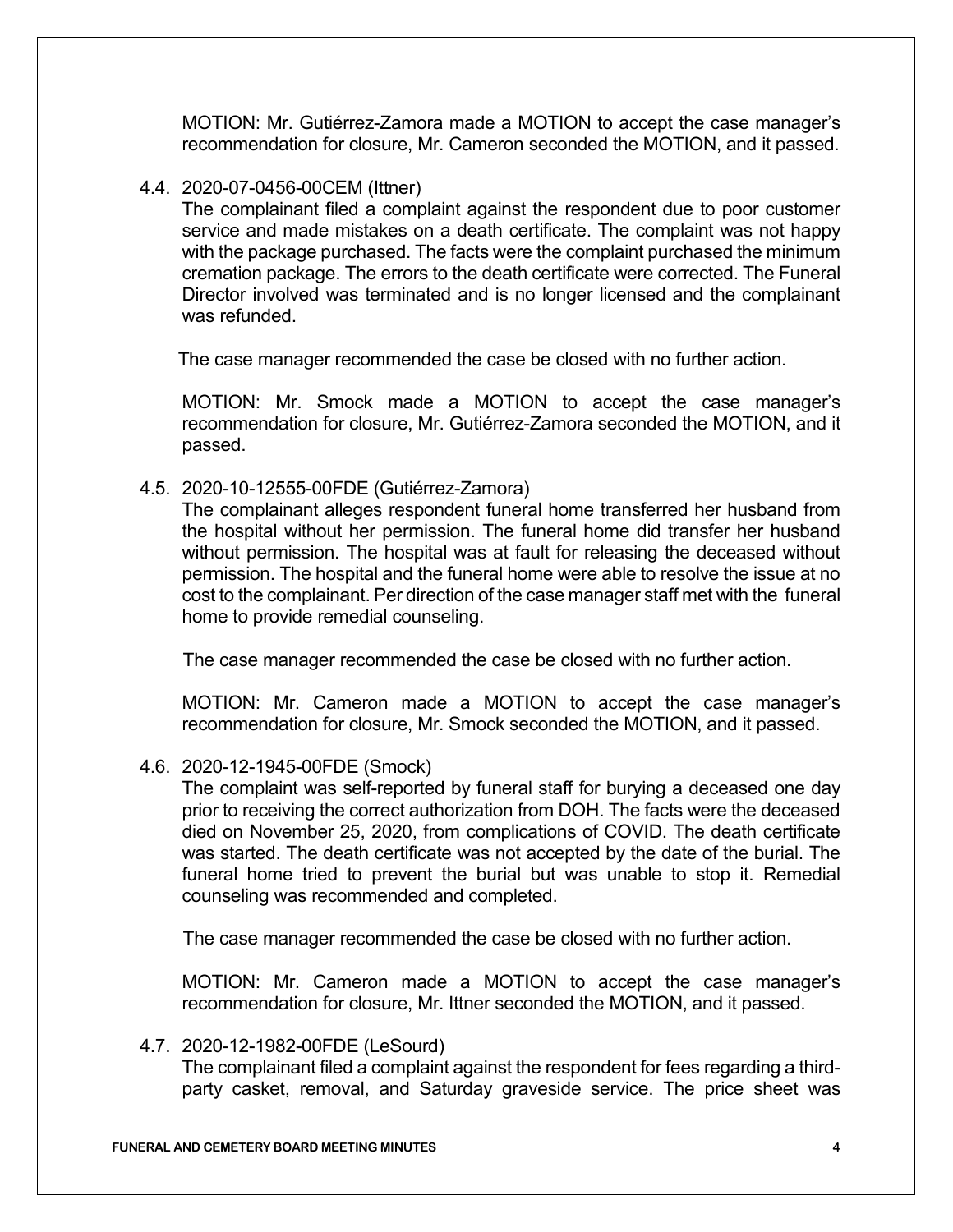accurate but not clearly understood by the complainant and all prices were agreed on before services received.

The case manager recommended the case be closed with no further action.

MOTION: Mr. Smock made a MOTION to accept the case manager's recommendation for closure, Mr. Cameron seconded the MOTION, and it passed.

## 4.8. 2020-12-2000-00FDE (Gutiérrez-Zamora)

The complainant alleges respondent did not comply with Right to Control RCW's. The complainant's brother passed away and the right to control fell to the majority of the next of kin but there were disagreements regarding disposition. One sibling secured a Superior Court Order, and the matter was resolved per the court order.

The case manager recommended the case be closed with no further action.

MOTION: Mr. Smock made a MOTION to accept the case manager's recommendation for closure, Mr. Cameron seconded the MOTION, and it passed.

## 4.9. 2021-02-0398-00FDE (Smock)

The complainant alleges the respondent cremated personal effects with their son without their permission. A portion of the personal belongings were received, and the funeral director recommended to the next of kin the items be cremated. The funeral director did provide the list of items that were recommended to be cremated. If the missing items had been cremated, there would be remains left and there were no sign of them. The personal effects that are missing have been looked for at all three locations. The case manager did not find any wrong doings but should have paid more attention to the personal effects. The funeral director received remedial counseling.

The case manager recommended the case be closed with no further action.

MOTION: Mr. Gutiérrez-Zamora made a MOTION to accept the case manager's recommendation for closure, Mr. Cameron seconded the MOTION, and it passed.

#### 4.10. 2021-03-0630-00FDE (Cameron)

The complainant self-reported himself. He cremated remains before receiving the DOH approval. Fetal death certificates are done via paperwork, and it was not noticed until after the cremation.

The case manager recommended the case be closed with no further action.

MOTION: Mr. Smock made a MOTION to accept the case manager's recommendation for closure, Mr. Gutiérrez-Zamora seconded the MOTION, and it passed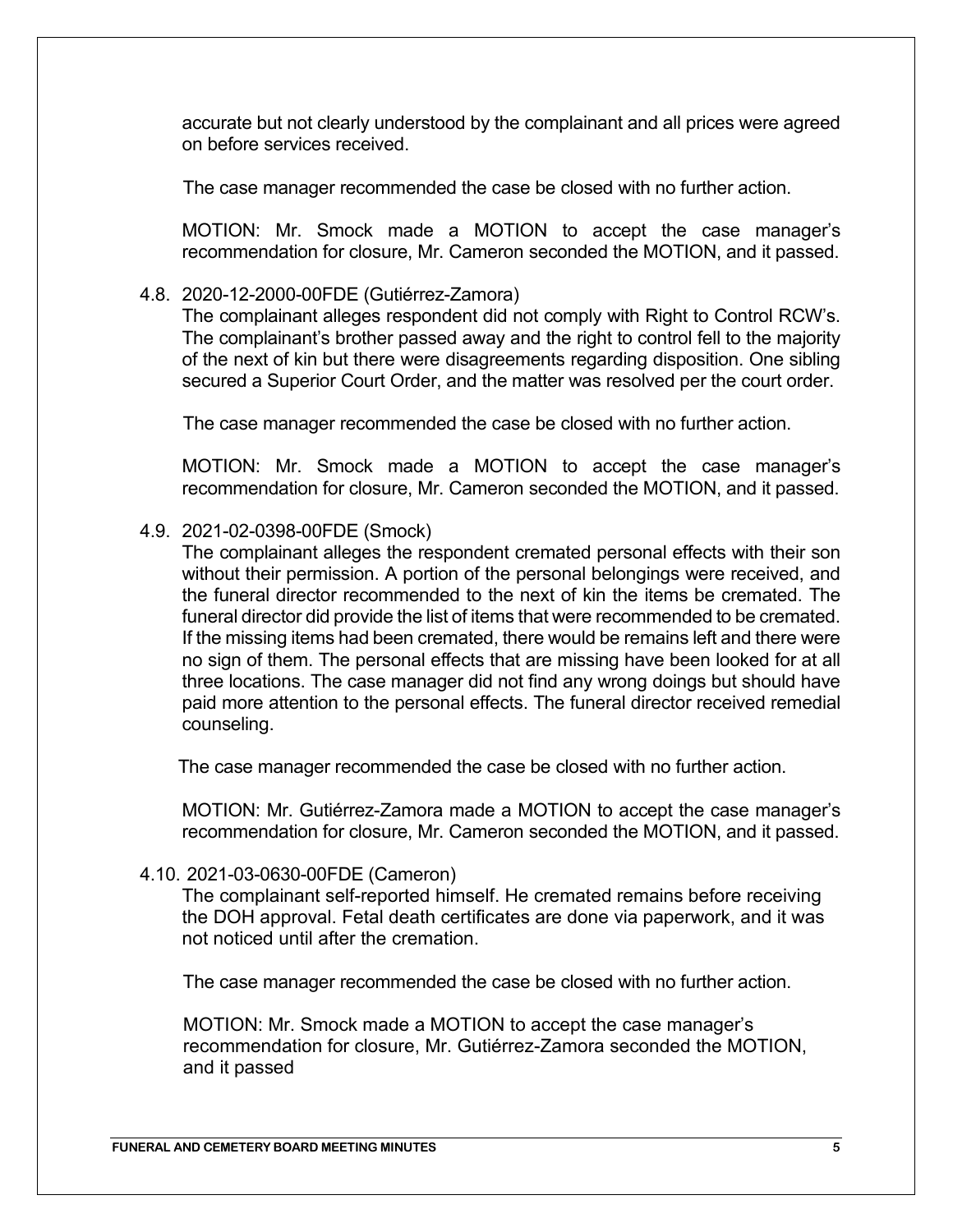## **5. Legal Issues for Deliberation\***

5.1. Orders to Be Presented None.

## **6. Disciplinary & Investigation Items**

- 6.1. Closed Session Deliberation Report None.
- 6.2. Disciplinary Cases Report Mr. Storvick discussed the complaint status report.
- **7. Assistant Attorney General's Report** None.
- **8. Committee/Task Force Reports** None.

## **9. Board Staff Report**

9.1.Program Operations

Mr. Storvick shared current count of licensees.

#### 9.2.Department of Licensing

Debra Allen-Ba is the new Assistant Administrator and Julia Manley moved to the Licensing and Customer Support Service. DOL is going under a realignment. Mr. Mowery has left DOL.

9.3. Other Items None.

#### **10.Other Business**

10.1. Any Other Business None.

#### 10.2. Action Items from This Meeting

- Arrange travel for Ms. LeSourd
- Email and setup meetings for committees

#### 10.3. Agenda Items for Next Meeting

• Committee report outs

#### **11.Public Comment Opportunity** None.

### **12.Adjournment 11:34 AM**

**FUNERAL AND CEMETERY BOARD MEETING MINUTES 6**